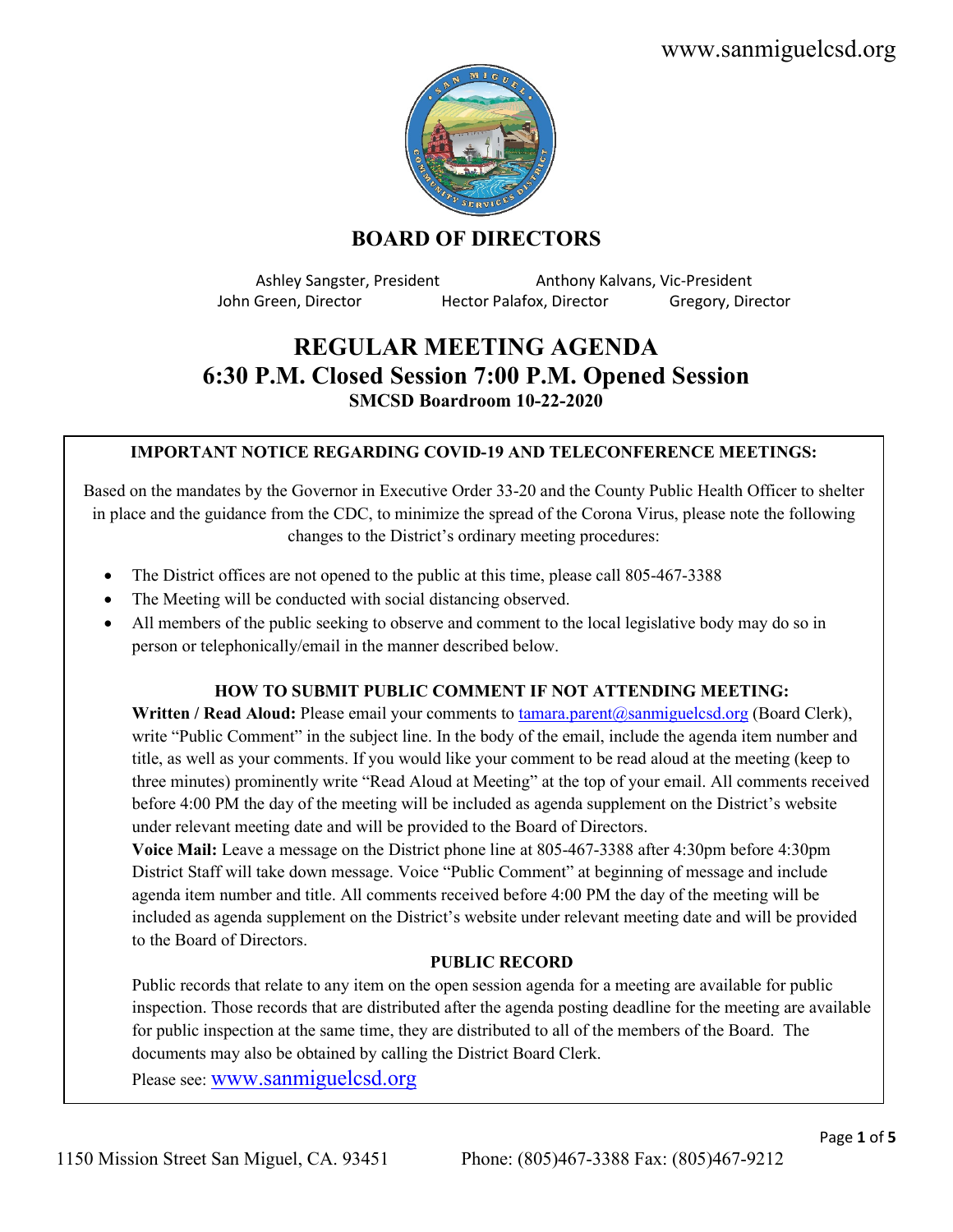# www.sanmiguelcsd.org

**Cell Phones:** As a courtesy to others, please silence your cell phone or pager during the meeting and engage in conversations outside the Boardroom.

**Americans with Disabilities Act:** If you need special assistance to participate in this meeting, please contact the CSD Clerk at (805) 467-3388. Notification 48 hours in advance will enable the CSD to make reasonable arrangements to ensure accessibility to this meeting. Assisted listening devices are available for the hearing impaired.

#### Public Comment: please see notice.

Please complete a "Request to Speak" form located at the podium in the boardroom in order to address the Board of Directors on any agenda item. Comments are limited to three minutes, unless you have registered your organization with CSD Clerk prior to the meeting. If you wish to speak on an item not on the agenda, you may do so under "Oral Communications." Any member of the public may address the Board of Directors on items on the Consent Calendar. Please complete a "Request to Speak" form as noted above and mark which item number you wish to address.

**Meeting Schedule:** Regular Board of Director meetings are generally held in the SMCSD Boardroom on the fourth Thursday of each month at 7:00 P.M. Agendas are also posted at: [www.sanmiguelcsd.org](http://www.sanmiguelcsd.org/)

**Agendas:** Agenda packets are available for public inspection 72 hours prior to the scheduled meeting at the Counter/ San Miguel CSD office located at 1150 Mission St., San Miguel, during normal business hours. Any agenda-related writings or documents provided to a majority of the Board of Directors after distribution of the agenda packet are available for public inspection at the same time at the counter/ San Miguel CSD office at 1150 Mission St., San Miguel, during normal business hours.

| <b>Call to Order:</b> | 6:30 PM |  |
|-----------------------|---------|--|
|                       |         |  |

**II. Pledge of Allegiance:**

**III. Roll Call:** *Sangster\_\_\_ Kalvans\_\_\_ Green\_\_\_ Palafox\_\_\_ Gregory\_\_\_*

**IV. Approval of Regular Meeting Agenda:**

**M S V**

**V. ADJOURN TO CLOSED SESSION:** Public Comment for items on closed session agenda **Time:** \_\_\_\_\_\_\_

## **A. CLOSED SESSION AGENDA:**

- **1. CONFERENCE WITH DISTRICT GENERAL COUNSEL – Existing Litigation** Pursuant to Government Code Section 54956.9 (d)(1) Case: *Steinbeck v. City of Paso Robles, Santa Clara County Superior Court Case No. 1-14-CV-265039 and* Case: *Eidemiller v. City of Paso Robles, Santa Clara County Superior Court Case No. 1-14-CV-269212*
- **2. CONFERENCE WITH DISTRICT GENERAL COUNSEL-ANTICIPATED LITIGATION**  Initiation of litigation pursuant to paragraph (4) of subdivision (d) [of Section 54956.9:](https://1.next.westlaw.com/Link/Document/FullText?findType=L&pubNum=1000211&cite=CAGTS54956.9&originatingDoc=NBA587F500DE511E28A628CD7CECCD897&refType=SP&originationContext=document&transitionType=DocumentItem&contextData=(sc.Category)#co_pp_5ba1000067d06)

## **VI. Call to Order for Regular Board Meeting/Report out of Closed Session 7:00 PM Time:**

1. Report out of closed session by District General Counsel Dervin/White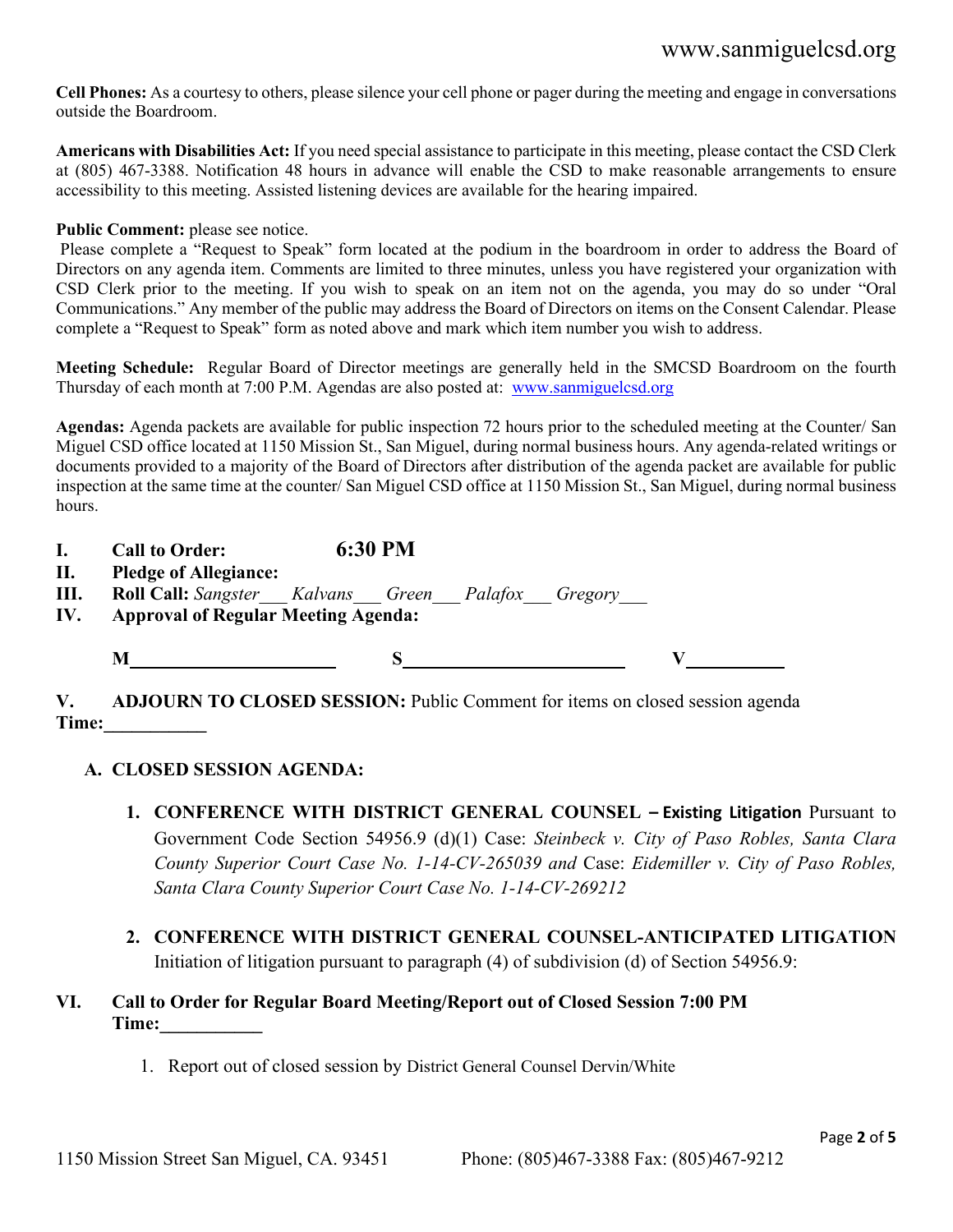#### **VII. Public Comment and Communications for items not on the Agenda:**

Persons wishing to speak on a matter not on the agenda may be heard at this time; however, no action will be taken until placed on a future agenda. Speakers are limited to three minutes. Please complete a "Request to Speak" form and place in basket provided.

#### **VIII. Special Presentations/Public Hearings/Other:** None

#### **IX. Staff & Committee Reports – Receive & File: Non-District Reports:**

- 1. San Luis Obispo County **1. San Luis Obispo County** No Report/Email
- **2.** Camp Roberts—Army National Guard (LTC Robert Horvath) No Report/Email
- **3.** Community Service Organizations No Report/Email

#### **District Staff & Committee Reports:**

- **4.** Interim General Manager (Mr. Roberson) Verbal
- **5.** District General Counsel (Mr. White) Verbal
- **6.** District Engineer (Dr. Reely) Report Attached
- **7.** Director of Utilities (Mr. Dodds) Report Attached
- 

#### **X. CONSENT CALENDAR:**

The items listed below are scheduled for consideration as a group and one vote. Any Director or a member of the public may request an item be withdrawn from the Consent Agenda to discuss or to change the recommended course of action. Unless an item is pulled for separate consideration by the Board, the following items are recommended for approval without further discussion.

#### **1. Review and Approve Board Meeting Minutes**

- a) 9-10-2020 Strategic Planning Meeting
- b) 9-24-2020 Regular Board Meeting

#### **XI. BOARD ACTION ITEMS:**

#### **1. Review, Discuss, Receive and File the Enumeration of Financial Report for September 2020** (Freeman)

- A. Claims Detail Report
- B. Statement of Revenue Budget vs Actuals
- C. Rev Budget vs Actual Summary
- D. Statement of Expenditures Budget vs Actual
- E. Cash Report

**Public Comments:** (Hear public comments prior to Board Action)

**M S V**

**2. Review and approve Resolution 2020-39 adopting revisions to Section 4 (Application of monthly Water and Wastewater rates based on occupancy) of the San Miguel Community Services District Water and Wastewater Billing Policy. (Dodds)**

- 
- **8.** Fire Chief (Chief Roberson) Report Attached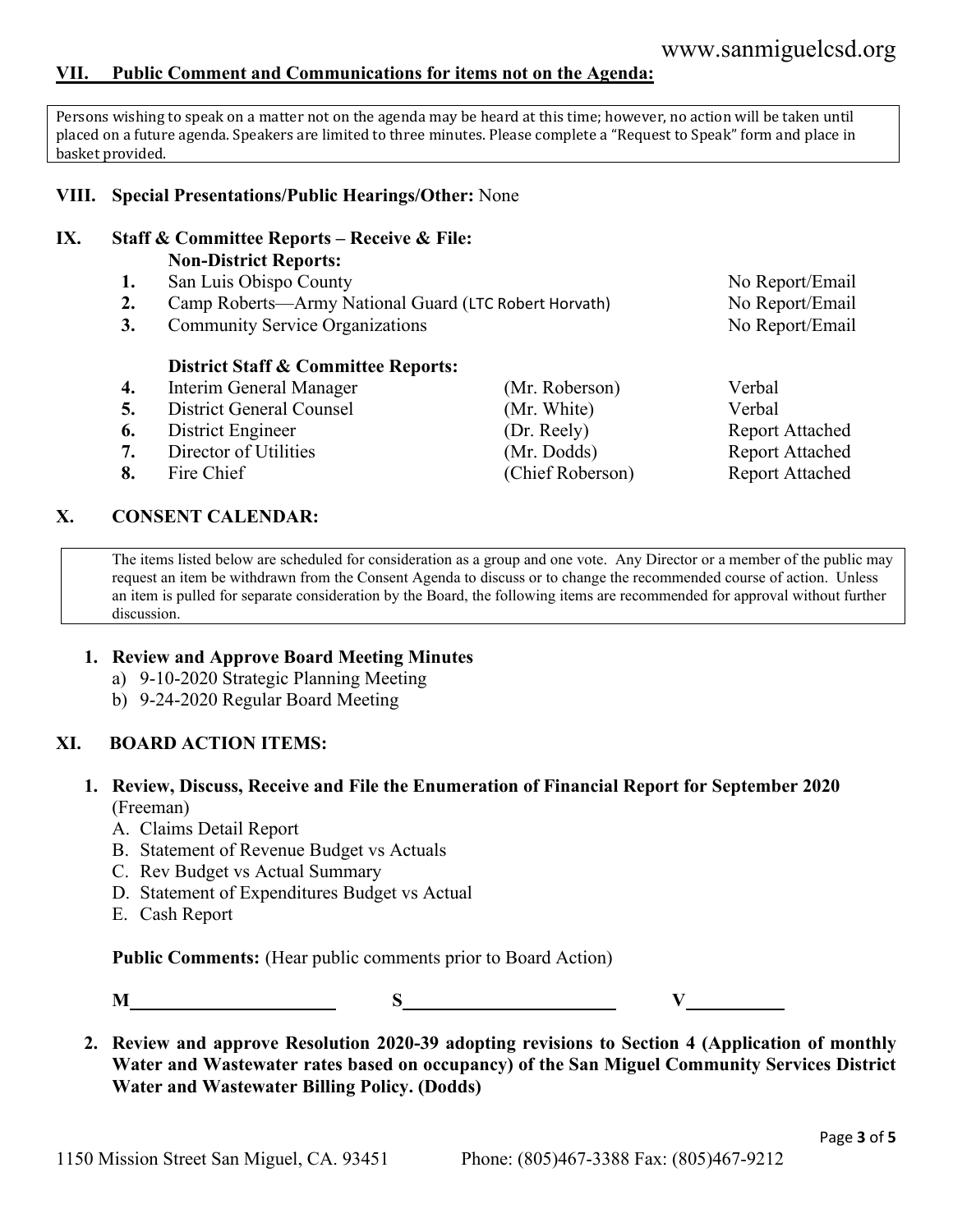## www.sanmiguelcsd.org

**Recommendation**: Approve Resolution 2020-39 adopting revisions to the water and wastewater billing policy for the District.

**Public Comments:** (Hear public comments prior to Board Action)

**M S V \_\_\_\_\_\_\_\_\_**

**3.** Review and discuss standard Terms and Conditions for the District (2<sup>nd</sup>). (Dervin/Sangster)

**Recommendation:** Discuss standard Terms and Conditions for the District.

**Public Comments:** (Hear public comments prior to Board Action)

**M S V**

**4. Review and approve RESOLUTION 2020-40 approving a contract with Monsoon Consultants in an amount not to exceed \$4,500 to prepare an application for Prop 68 Sustainable Groundwater Management (SGM) Grant Program Implementation Grant Funding and authorizing the Director of Utilities to execute the contract with Monsoon Consultants.** (Dodds)

**Recommendation:** Approve a contract with Monsoon Consultants and authorize a budget amendment (to 40-581) in the same amount by Resolution 2020-40.

**Public Comments:** (Hear public comments prior to Board Action)

**M S V**

**5. Discuss and provide direction regarding the LAFCO SOI/MIR request (**Parent)

**Recommendation:** Provide direction to staff.

**Public Comments:** (Hear public comments prior to Board Action)

**M S V**

**6. Continued discussion on the Fire Department Temporary Housing unit** (Young)

**Recommendation:** Discuss the status and next steps for the Fire Department Temporary Housing unit

**Public Comments:** (Hear public comments)

**7. Discussion on status of Machado Wastewater Treatment Facility expansion and aeration upgrade project** (Dodds)

**Recommendation:** Discuss the status and next steps of the Machado Wastewater Treatment Facility expansion and aeration upgrade projects.